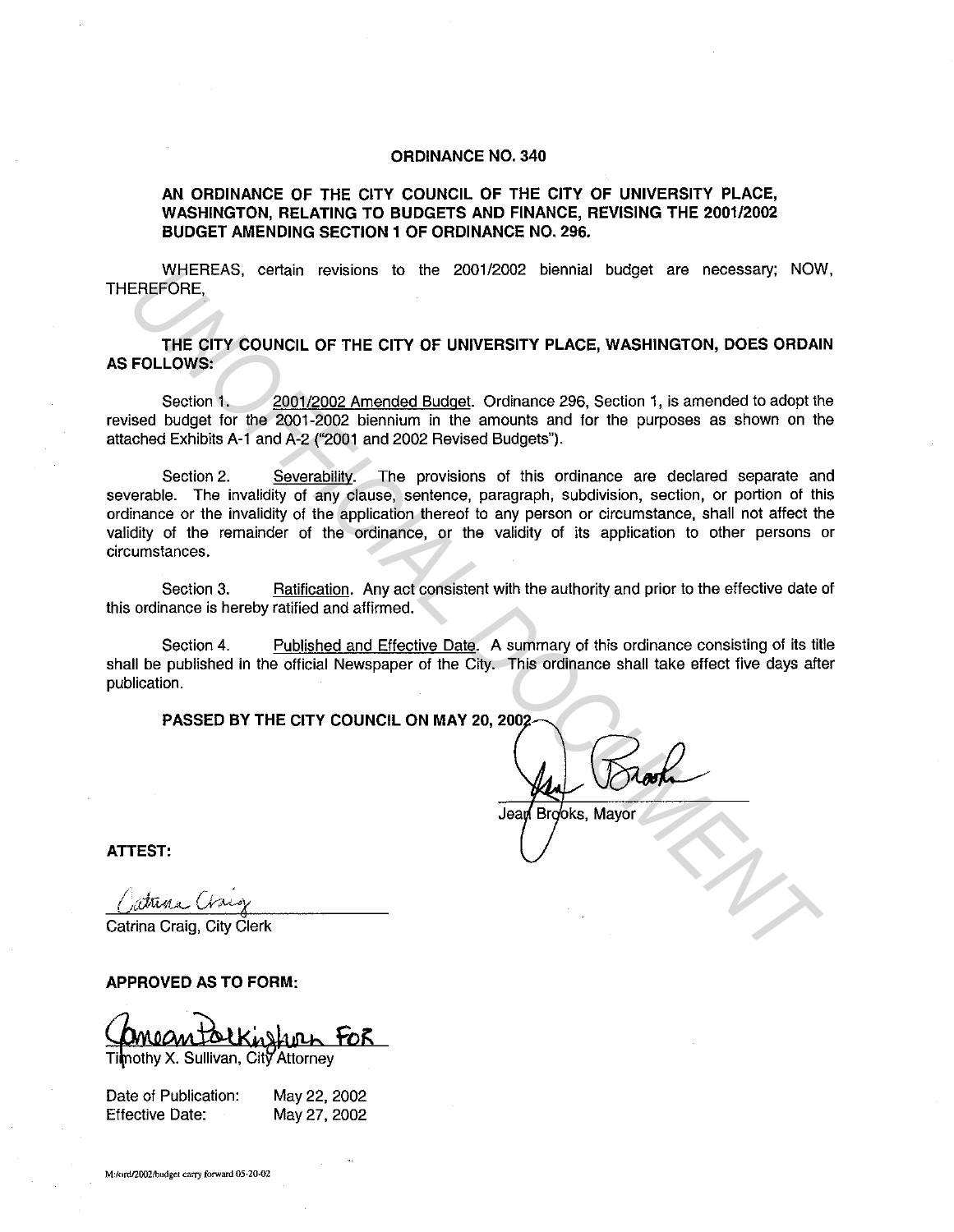## **EXHIBIT A-1** CITY OF UNIVERSITY PLACE 2001 Revised Budget

 $\label{eq:2.1} \mathcal{L}_{\mathcal{A}}(\mathcal{A}) = \mathcal{L}_{\mathcal{A}}(\mathcal{A}) = \mathcal{L}_{\mathcal{A}}(\mathcal{A}) = \mathcal{L}_{\mathcal{A}}(\mathcal{A}) = \mathcal{L}_{\mathcal{A}}(\mathcal{A}) = \mathcal{L}_{\mathcal{A}}(\mathcal{A})$ 

|                     |                                         |                          | <b>REVENUES</b> |            |                        | <b>EXPENDITURES</b> |             |                             |
|---------------------|-----------------------------------------|--------------------------|-----------------|------------|------------------------|---------------------|-------------|-----------------------------|
|                     |                                         |                          | & OTHER         |            |                        | & OTHER             |             | <b>ENDING</b>               |
|                     | <b>FUND</b>                             |                          | <b>SOURCES</b>  |            |                        | <b>USES</b>         |             | <b>BALANCE</b>              |
| perating            |                                         |                          |                 |            |                        |                     |             |                             |
| General             |                                         |                          |                 |            |                        |                     |             |                             |
| 001                 | General                                 | 12,907,972 \$<br>s.      | s.              | 12,907,972 | -S<br>11,851,800 \$    | S                   | 11,851,800  | S<br>1,056,172              |
|                     | <b>Special Revenue</b>                  |                          |                 |            |                        |                     |             |                             |
| 101                 | Street                                  | 1,475,772                |                 | 1,475,772  | 1,475,772              |                     | 1,475,772   |                             |
| 102                 | <b>Arterial Street</b>                  | 238,168                  |                 | 238,168    | 218,896                |                     | 218,896     | 19,272                      |
| 103                 | Real Estate Excise Tax                  | 513,974                  |                 | 513,974    | 513,974                |                     | 513,974     |                             |
| 120                 | Path & Trails                           | 23,141                   |                 | 23,141     |                        |                     |             | 23,141                      |
| 140                 | Surface Water Mgmt                      | 1,606,800                |                 | 1,606,800  | 1,606,800              |                     | 1,606,800   |                             |
| 188                 | Strategic Reserve                       | 616,132                  |                 | 616,132    | $\tilde{\phantom{a}}$  |                     |             | 616,132                     |
|                     | <b>Sub-total Special Revenue</b>        | 4,473,987                |                 | 4,473,987  | 3,815,442              |                     | 3,815,442   | 658,545                     |
| <b>Debt Service</b> |                                         |                          |                 |            |                        |                     |             |                             |
| 201                 | Debt Service                            | 988,156                  |                 | 988,156    | 983,304                |                     | 983,304     | 4,852                       |
|                     | Sub-total Debt Service Funds            | 988,156                  |                 | 988,156    | 983,304                |                     | 983,304     | 4,852                       |
|                     | Total Operating:                        | $-18,370,115$            |                 | 18,370,115 | 16,650,546             |                     | 16,650,546  | 1,719,569                   |
|                     |                                         |                          |                 |            |                        |                     |             |                             |
| apital Improvement  |                                         |                          |                 |            |                        |                     |             |                             |
| 301                 | Parks CIP                               | 4,158,259                |                 | 4,158,259  | 3,703,911              |                     | 3,703,911   | 454,348                     |
| 302                 | Public Works CIP                        | 11,590,485               |                 | 11,590,485 | 11,184,022             |                     | 11,184,022  | 406,463                     |
| 303                 | Municipal Facilities CIP                | 94,869                   |                 | 94,869     | 94,869                 |                     | 94,869      |                             |
|                     | Sub-total CIP                           | 15,843,613               |                 | 15,843,613 | 14,982,802             |                     | 14,982,802  | 860,811                     |
| iternal Service     |                                         |                          |                 |            |                        |                     |             |                             |
| 501                 | Fleet & Equipment                       | 563,327                  |                 | 563,327    | 104,350                |                     | 104,350     | 458,977                     |
| 502                 | Information Technology & Services       | 1,428,534                |                 | 1,428,534  | 953,203                |                     | 953,203     | 475,331                     |
| 505                 | Property Management                     | 223,735                  |                 | 223,735    | 212,875                |                     | 212,875     | 10,860                      |
| 506                 | Risk Management                         | 182,612                  |                 | 182,612    | 142,745                |                     | 142,745     | 39,867                      |
|                     | Sub-total Internal Service              | 2,398,208                |                 | 2,398,208  | 1,413,173              |                     | 1,413,173   | 985,035                     |
|                     | on-Annually Budgeted                    |                          |                 |            |                        |                     |             |                             |
| 621                 | Endowment                               |                          |                 |            |                        |                     |             |                             |
| 150                 | Donations and Gifts to University Place | 34,618                   |                 | 34,618     | 34,618                 |                     | 34,618      |                             |
|                     | Sub-total Non-Annually Budgeted         | 34,618                   |                 | 34,618     | 34,618                 |                     | 34,618      |                             |
|                     | Total Budget                            | $36,646,554$ \$<br>$S$ : | ۰S.             | 36,646,554 | $33,081,139$ S<br>- 51 | 5.                  | 33,081,139. | 3,565,415<br>$\mathbf{S}$ . |

 $\sim 10^{-1}$